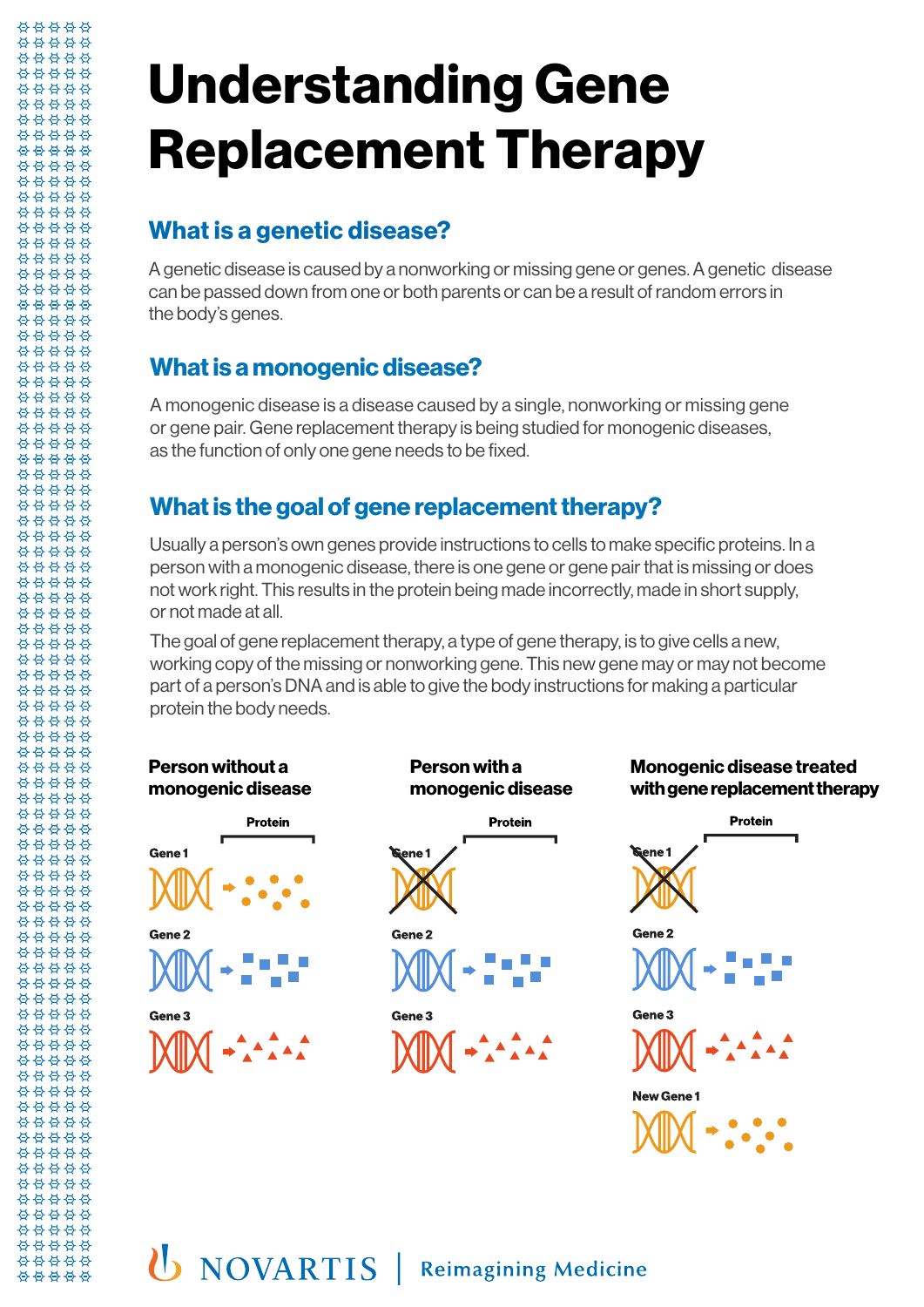#### **How does gene replacement therapy work?**



Gene replacement therapy starts with scientists creating a new, working copy of a missing or nonworking gene.



Then the new gene is placed inside a vector, which acts like an envelope and carries the gene to the right places throughout the body.



A vector can be created by making changes to a naturally occurring virus. A virus is selected as a vector because of its ability to enter the cells. One such virus, called an adeno-associated virus, or AAV, is commonly used because it is not known to cause sickness in people.



Next, the vector is placed in the body where it enters the cells and carries the new gene to the control center of the cells, also known as the nucleus.



Once inside the nucleus, the new gene tells the cells how to make the protein it needs.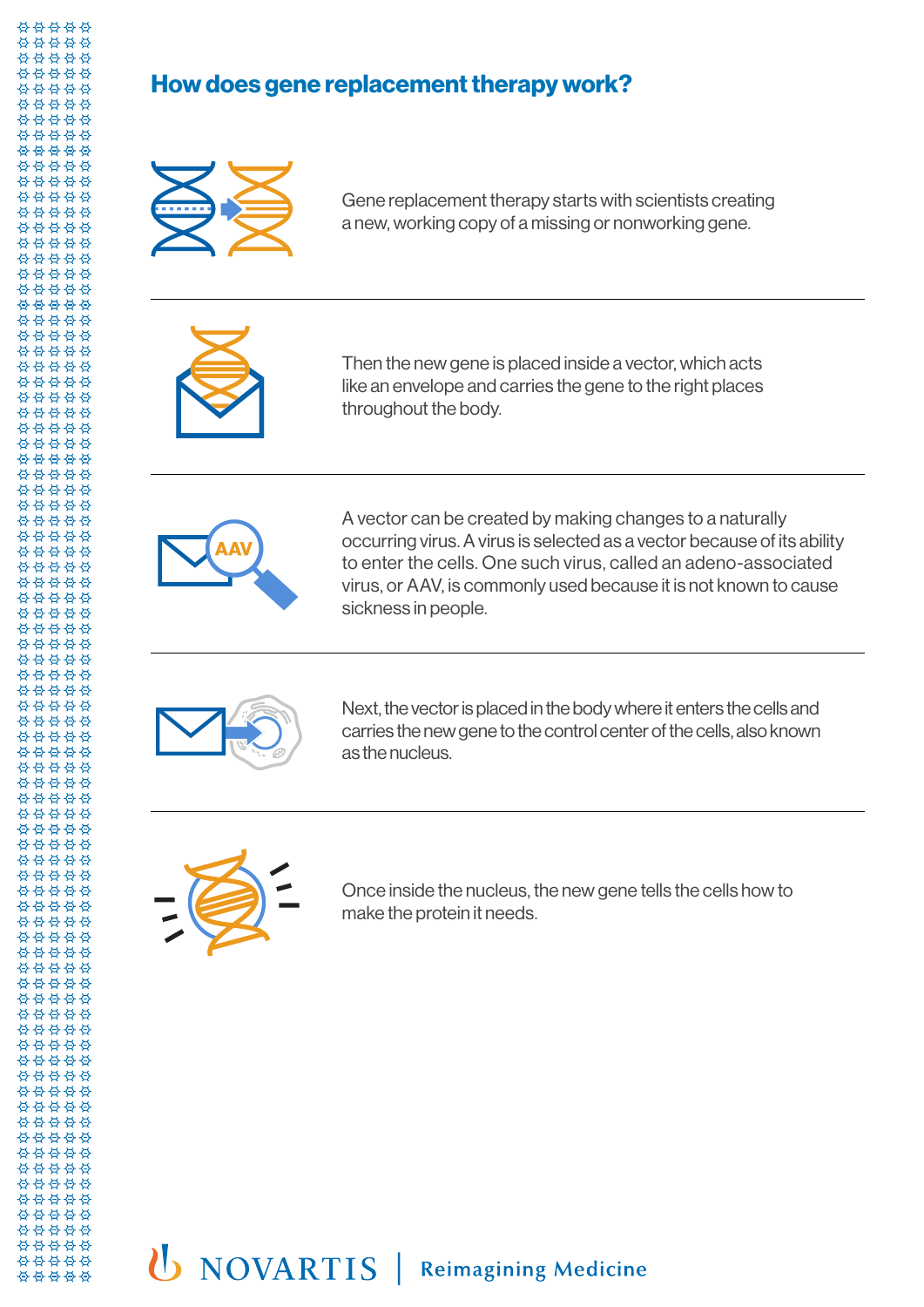#### **Building a gene replacement therapy**

**Genes**

#### **What are the key components of gene replacement therapy?**

There are 2 main parts to gene replacement therapy: genes and vectors.

A new, working human gene is designed to give the cell the instructions it needs to make the protein that is missing or in short supply. This new gene is created in a laboratory and is specific to the disease being treated. That is, scientists work to discover which gene needs to be replaced and figure out how to create the new, working gene. This is one reason why a single gene replacement therapy can take many years—even decades to research and produce.



#### **Vectors**

Vectors are the delivery vehicles used to carry a new, working copy of the missing or nonworking gene into the right cells inside the body. These delivery vehicles are typically made from naturally occurring viruses. Viruses are used because they are very good at getting inside of cells. However, scientists remove DNA from the virus so that it won't make people sick when used as a vector.



A commonly used virus is the adeno-associated virus, or AAV. It was first discovered in 1965. It is used because it can get inside many different types of cells, such as those in the liver, kidney, eyes, and the central nervous system (see diagram on next page). There are several different types of AAVs, and each have a specific affinity for certain types of cells in people, allowing them to target different cells and tissues. AAV is also not known to cause illness in people. This makes the AAV a potentially promising vehicle for use in the treatment of a wide range of genetic diseases.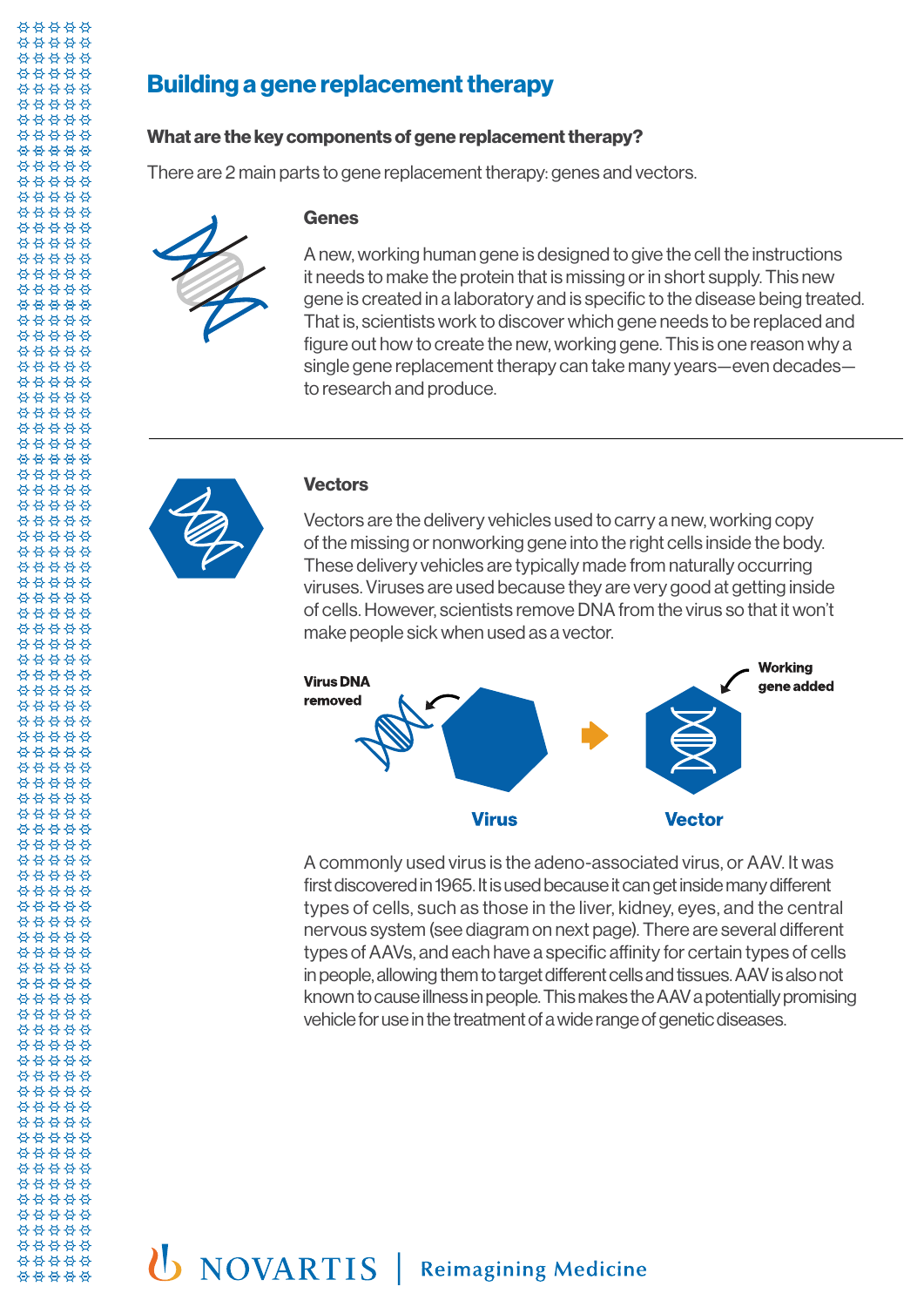#### **Building a gene replacement therapy (continued)**

#### **Vectors**

Other viruses are also being researched as possible vectors for use in gene replacement therapy. Because each of these viruses have unique sets of characteristics, their use as a vector may be better suited for one genetic disease over another. For example, some viruses are naturally able to put genetic information into a person's DNA (integrating), while others leave it separate (nonintegrating).



AAVs are capable of targeting many different cell types

- Integrating viral vectors could be important for genetic diseases that occur in cells that frequently copy themselves. This would enable the new cells to keep producing the genetic information with the intended effect
- Nonintegrating viral vectors could be better suited for use in cells that don't copy themselves often, such as brain or liver cells, because the new cells would not carry the new genetic information

Current gene replacement therapy advancements are the result of nearly a century of research.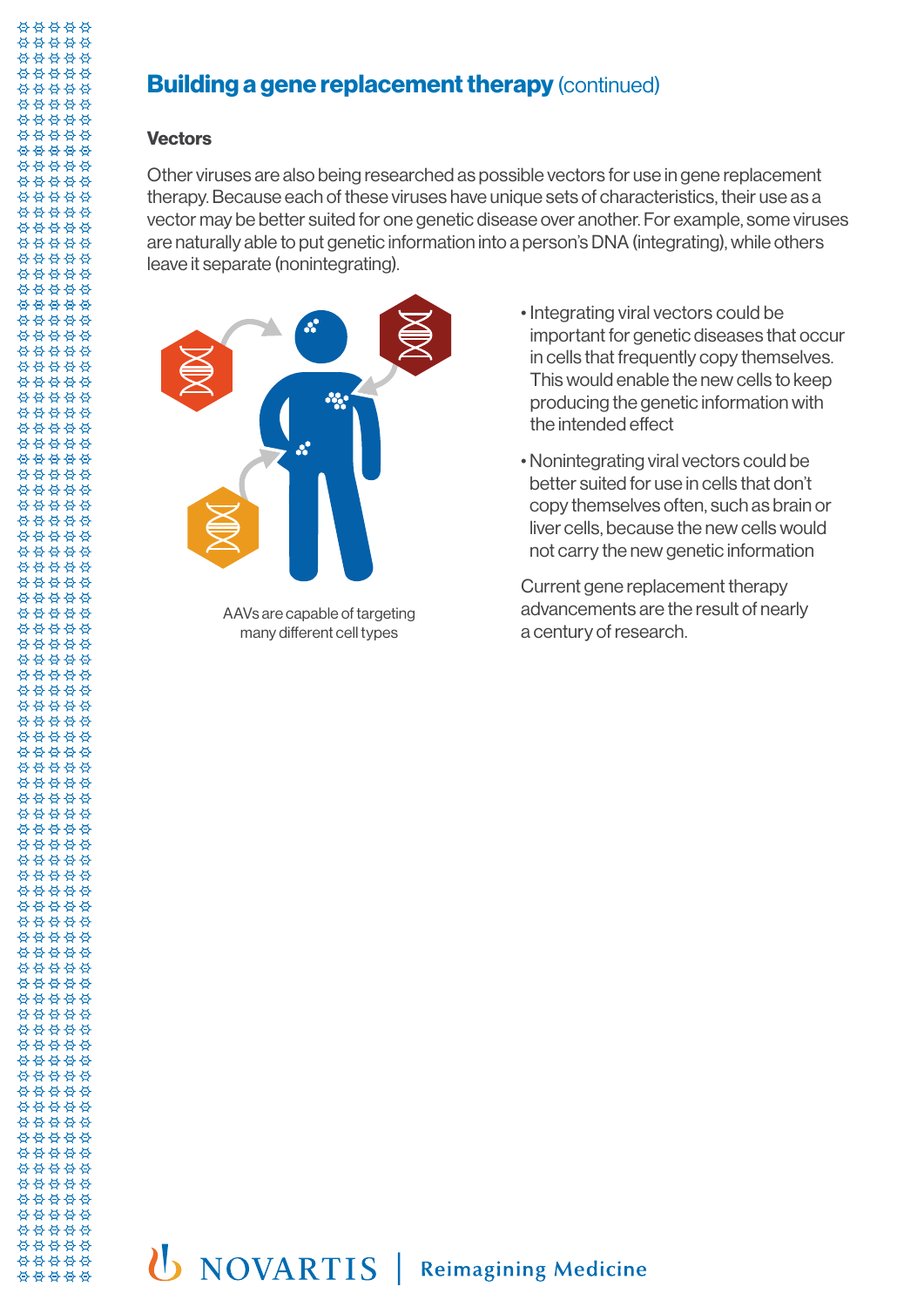#### **Definitions of key terms**

Use this glossary of terms and images to better understand the meaning of common terms used when talking about genetic diseases and treatment.



#### **Adeno-associated viruses (AAVs)**

A group of viruses able to get inside many different types of cells throughout the body.



#### **Cell**

Sometimes called the "building blocks of life," cells are structural, functional, and biological units of life. They contain the nucleus at their center, which holds a cell's genetic materials. This is where genes are delivered for gene replacement therapy.

# **DNA**

#### **Deoxyribonucleic acid (DNA)**

The carrier of the body's genetic information, DNA contains the information used by the body to make every substance in our body, such as proteins. It is made up of 2 strands of molecules that wind around each other in a double helix, a structure like a twisted ladder.



#### **Gene**

The basic units of heredity, genes, which are small sections of DNA, carry the instructions cells need to make proteins used throughout the body.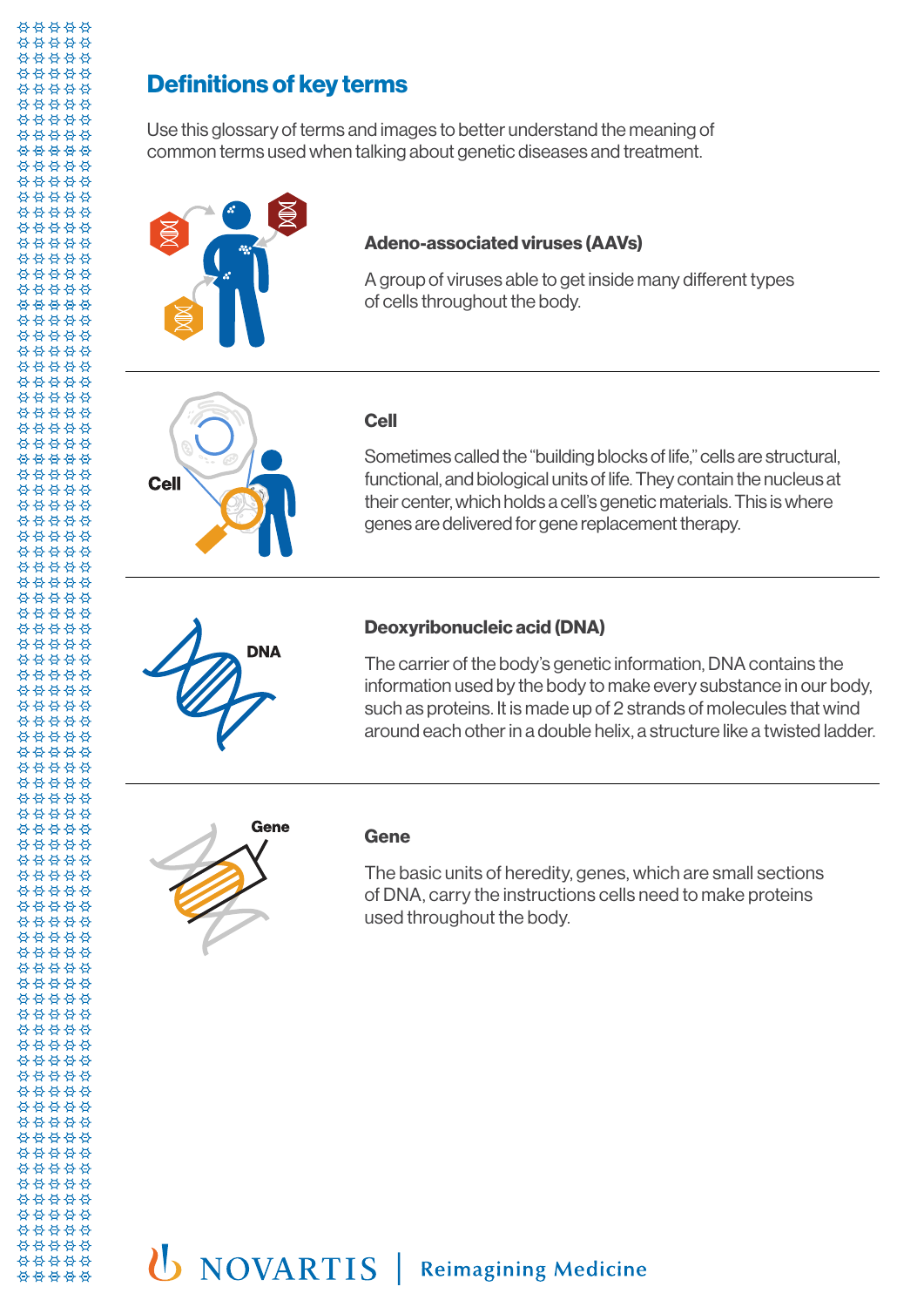#### **Definitions of key terms (continued)**

Use this glossary of terms and images to better understand the meaning of common terms used when talking about genetic diseases and treatment.



#### **Gene addition**

The addition of new therapeutic genes that target a specific cause of disease.



#### **Gene editing**

Also called genome editing, this treatment inserts, removes, or changes specific pieces of a person's existing DNA to correct a gene mutation.



#### **Gene inhibition**

This treatment deactivates or "silences" the expression of a mutant gene that codes for a toxic protein or too much protein.



#### **Gene replacement therapy**

Gene replacement uses a new, working gene to replace the function of a nonworking or missing gene. This gene then provides the instructions for the body to make the missing or insufficient protein.



#### **Gene therapy**

Gene therapy is a treatment strategy for disorders caused by a missing or faulty gene and may involve addition, inhibition, editing, or functional replacement of a gene.

### U NOVARTIS | Reimagining Medicine